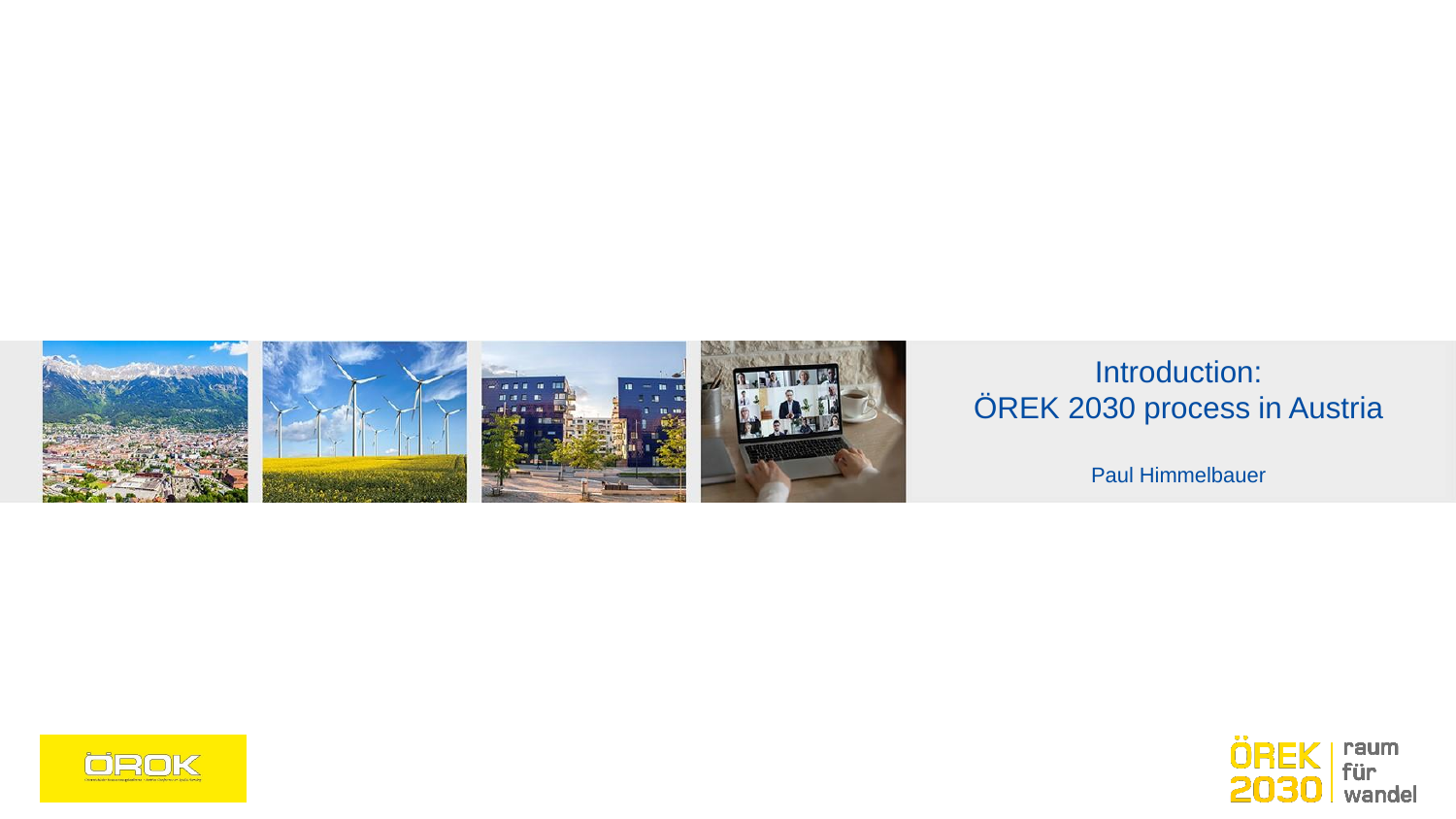

# **Austrian Conference on Spatial Planning – ÖROK**

#### Coordination of Spatial Planning

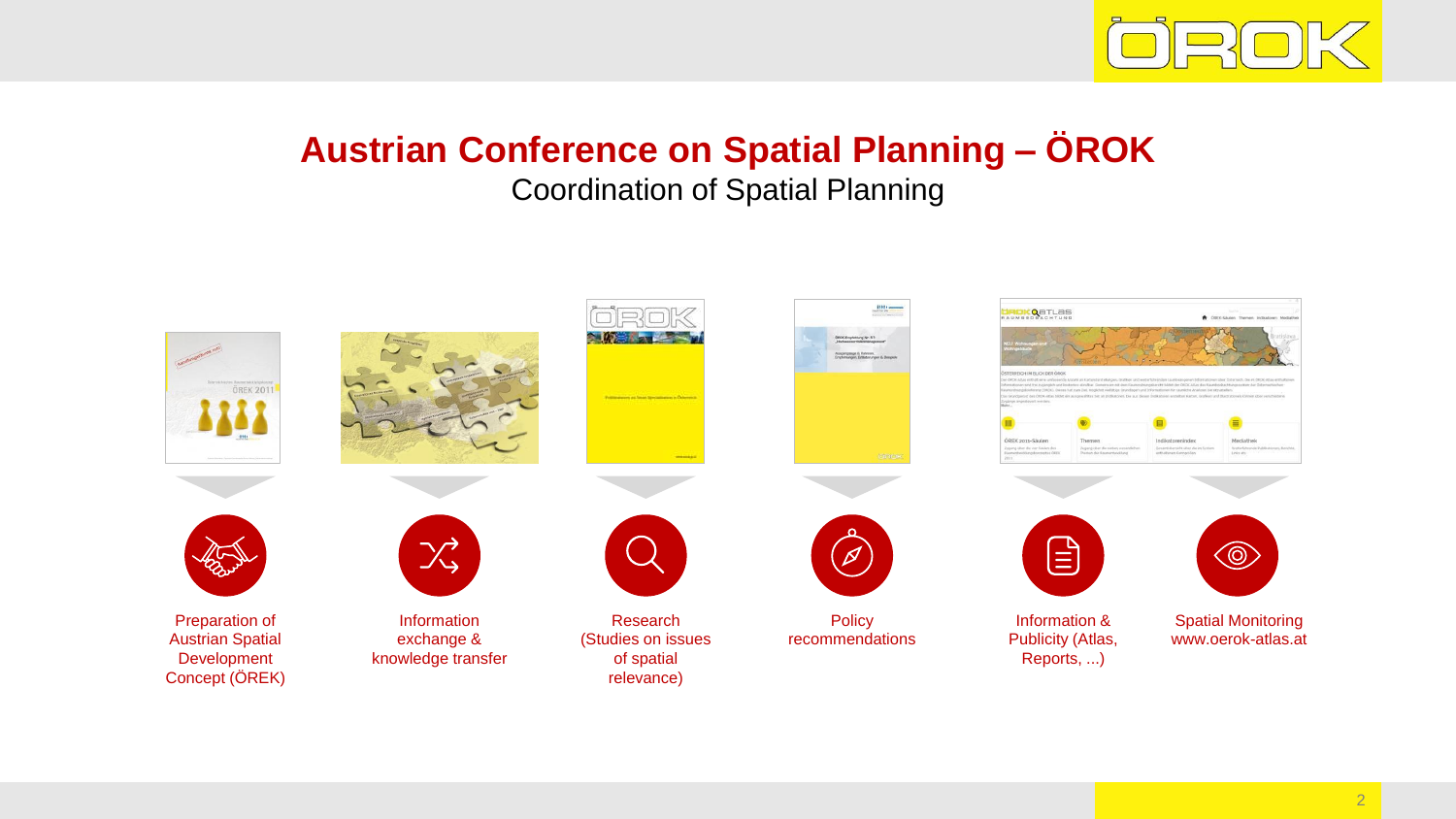

# **Austrian Spatial Development Concept (ÖREK)**

- Policy Paper jointly developed and politically agreed by the members of ÖROK
- Long-term strategy for spatial development policies in Austria
- Guideline and strategic management instrument for spatial planning and development at national level
- **Starting Point ÖREK 2011: mission statement** with an **action programm** for 10 years
	- $\rightarrow$  Definition of an accompanying process
	- $\rightarrow$  from "document" towards "implementation"
	- $\rightarrow$  Concretisation and "implementation" with ÖREK-partnerships
	- $\rightarrow$  Evaluation 2018  $\rightarrow$  Update towards ÖREK 2030

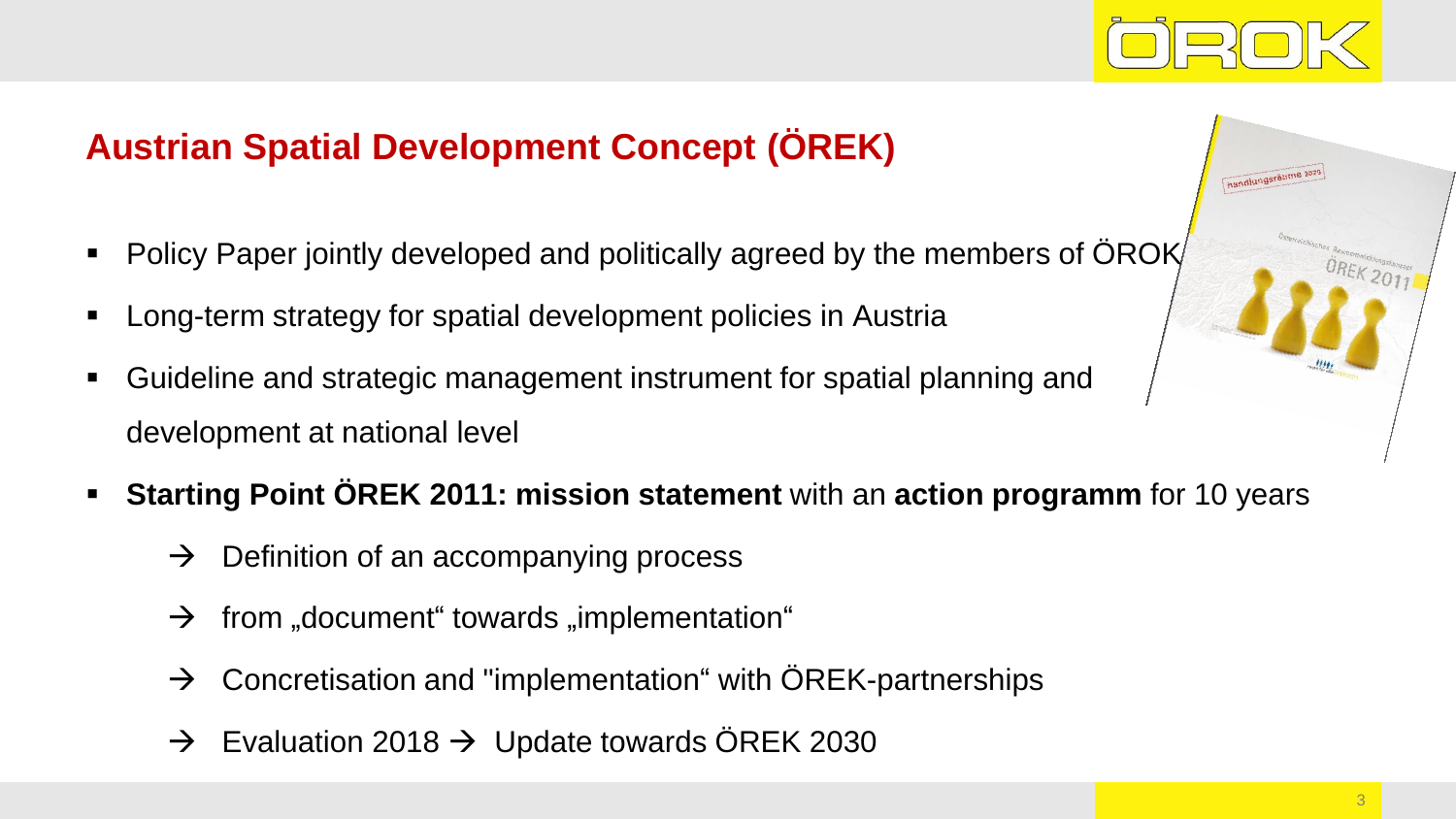

### **ÖREK 2030 – Mission and focus**

- Contributions and responses of spatial planning towards climate change adaptation and mitigation and sustainable development
- Focus on transformation processes to achieve the goals of climate protection and decarbonization
- Challenges specific to spatial types of Austria
- Reference to European spatial and urban development strategies and UN Agenda 2030
- Further increasing the implementation orientation and effectiveness of ÖREK 2030, e.g. Taking up already existing ÖROK results, targeted analysis of actors and instruments, creation of an implementation programm, communication,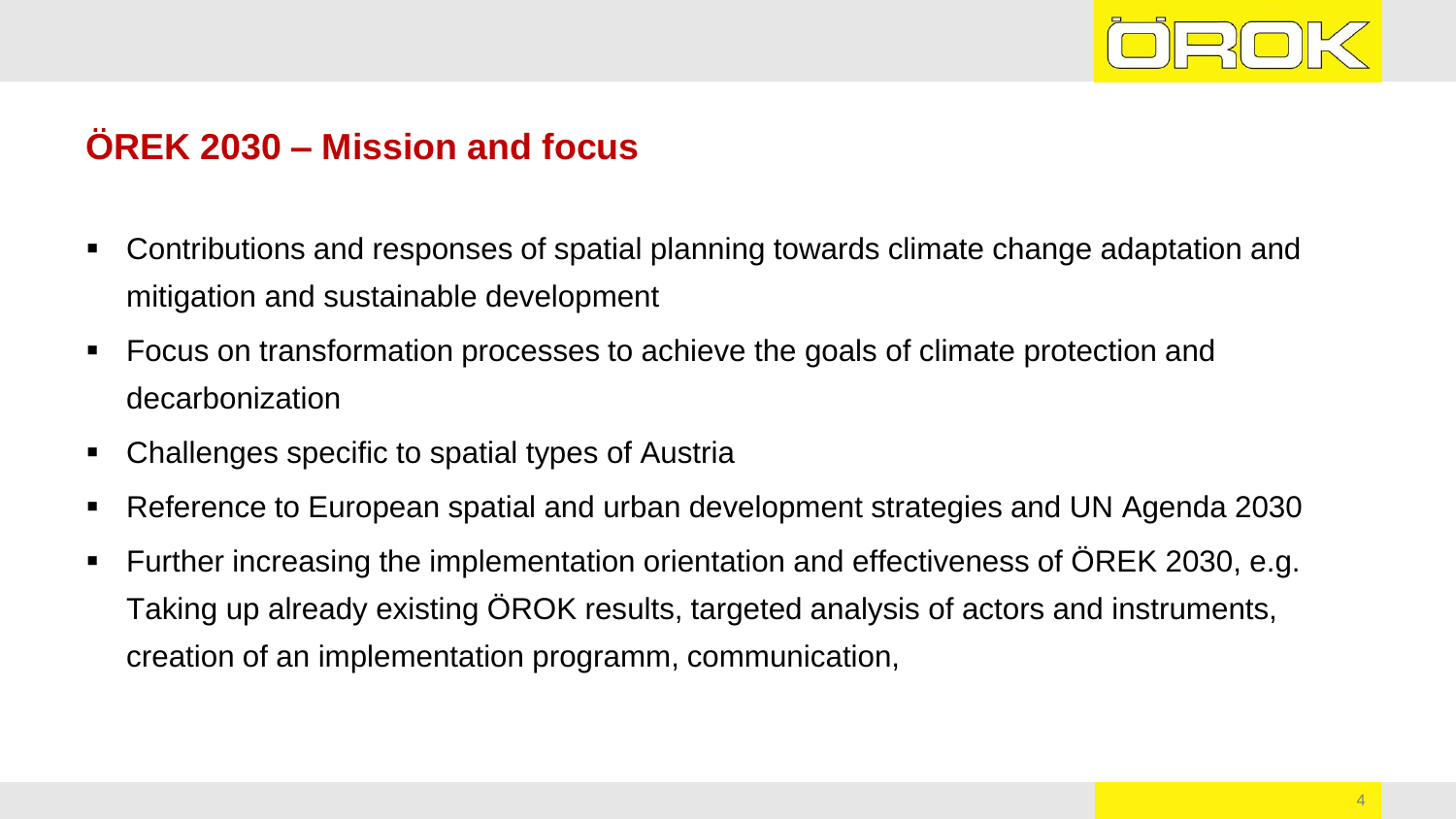

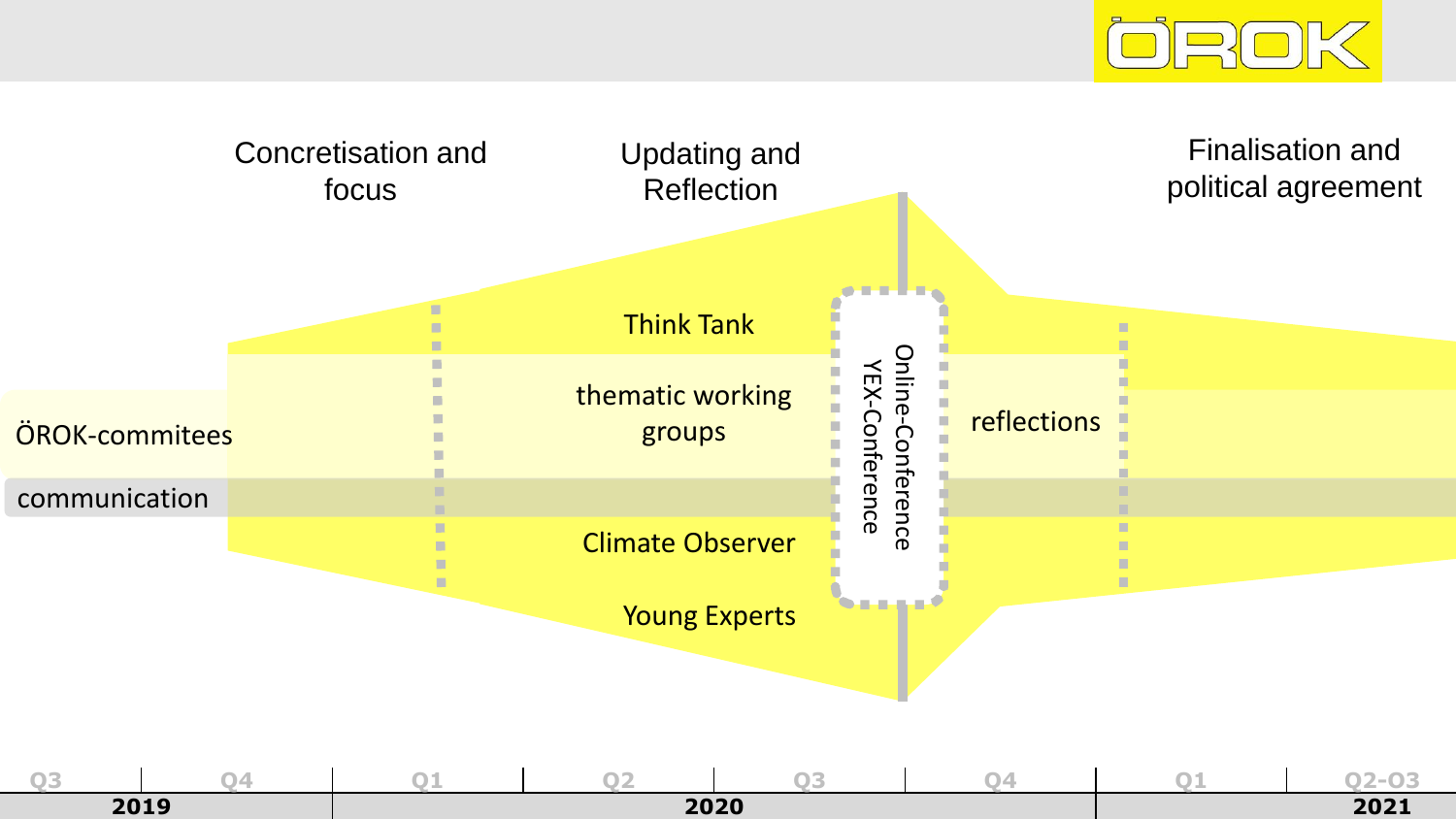

# **Structure of ÖREK 2030**

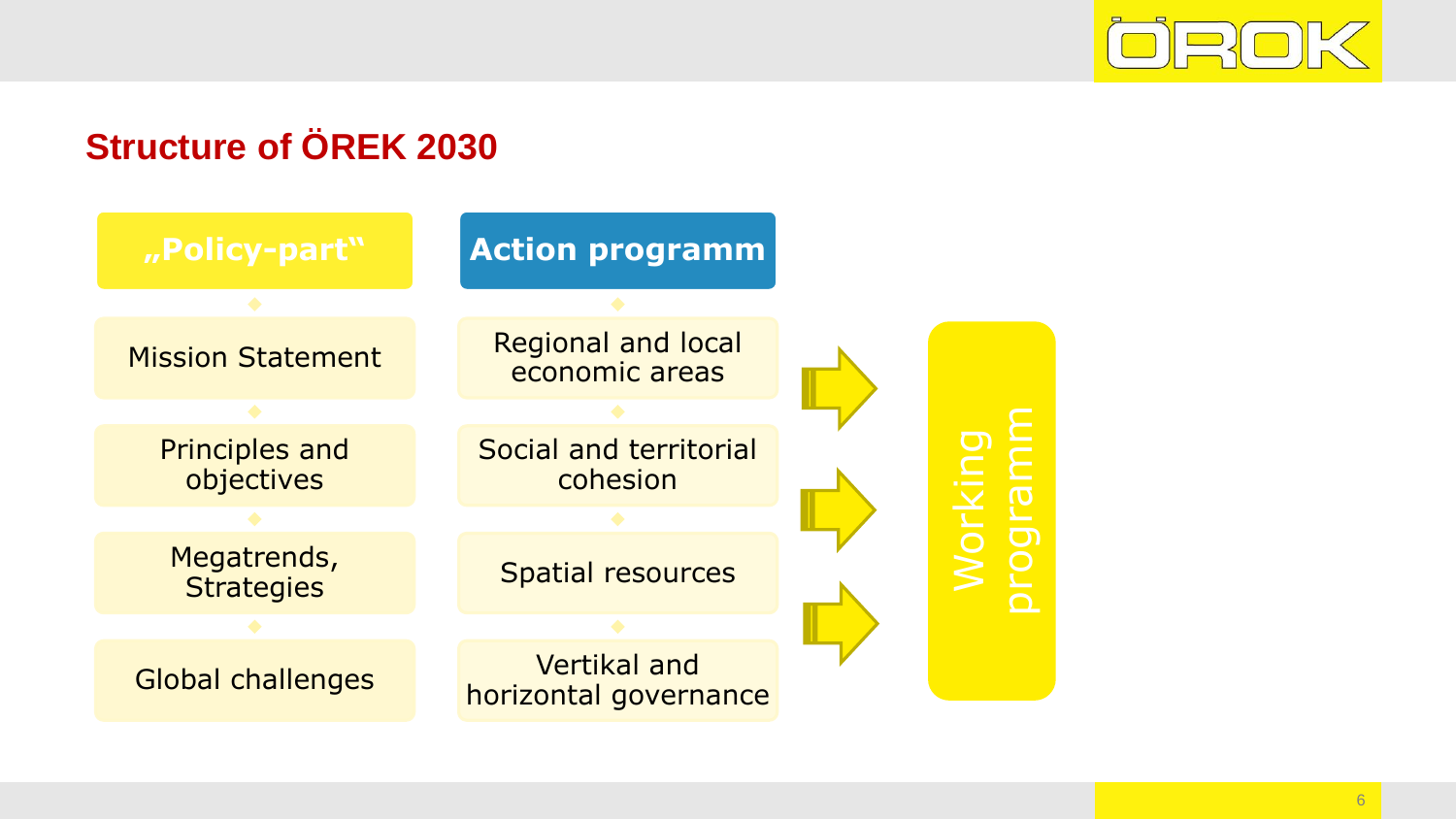

# **Philosophy of ÖREK 2030**

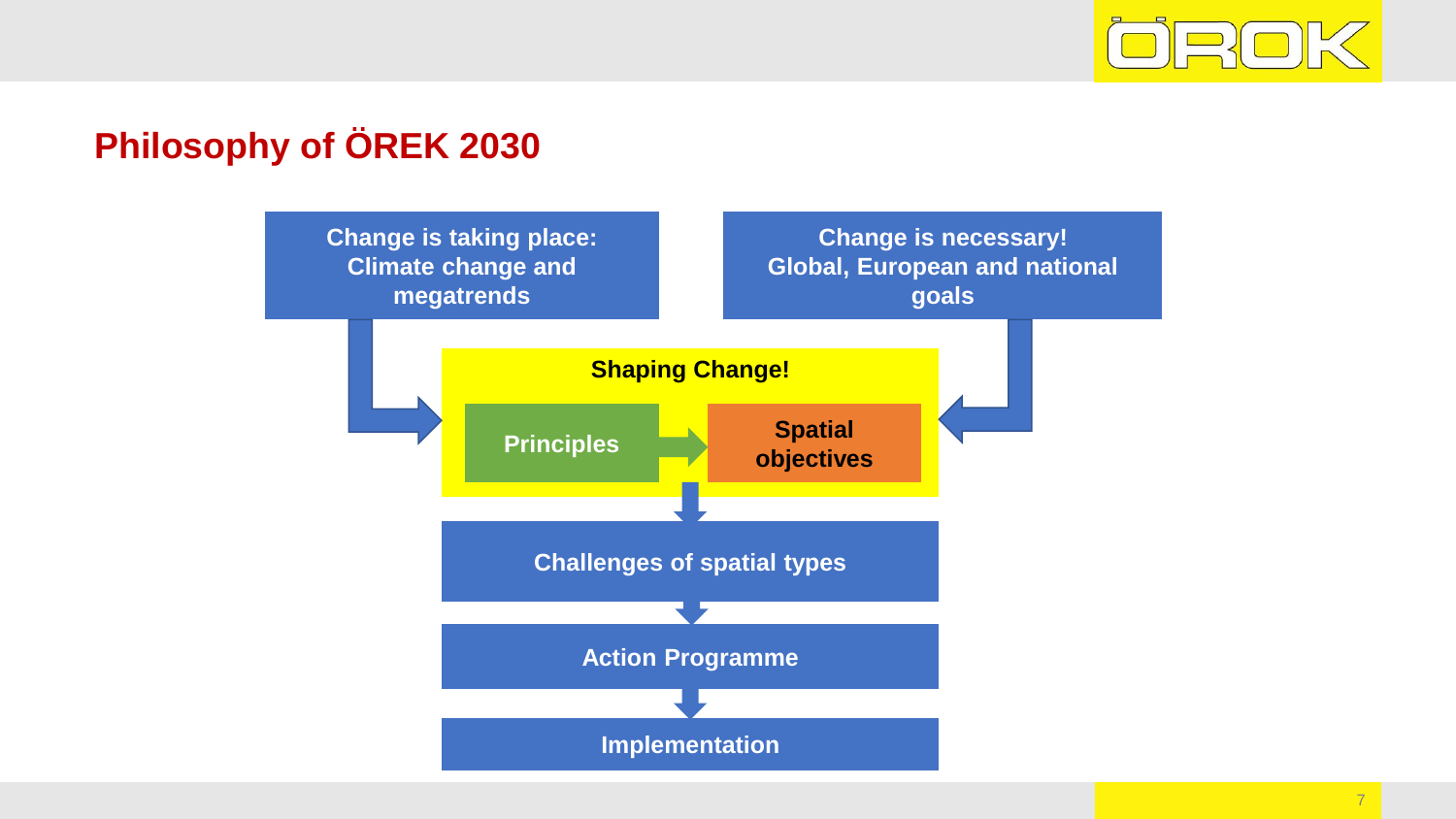

### **Shaping Change! Principles and spatial objectives of ÖREK 2030**

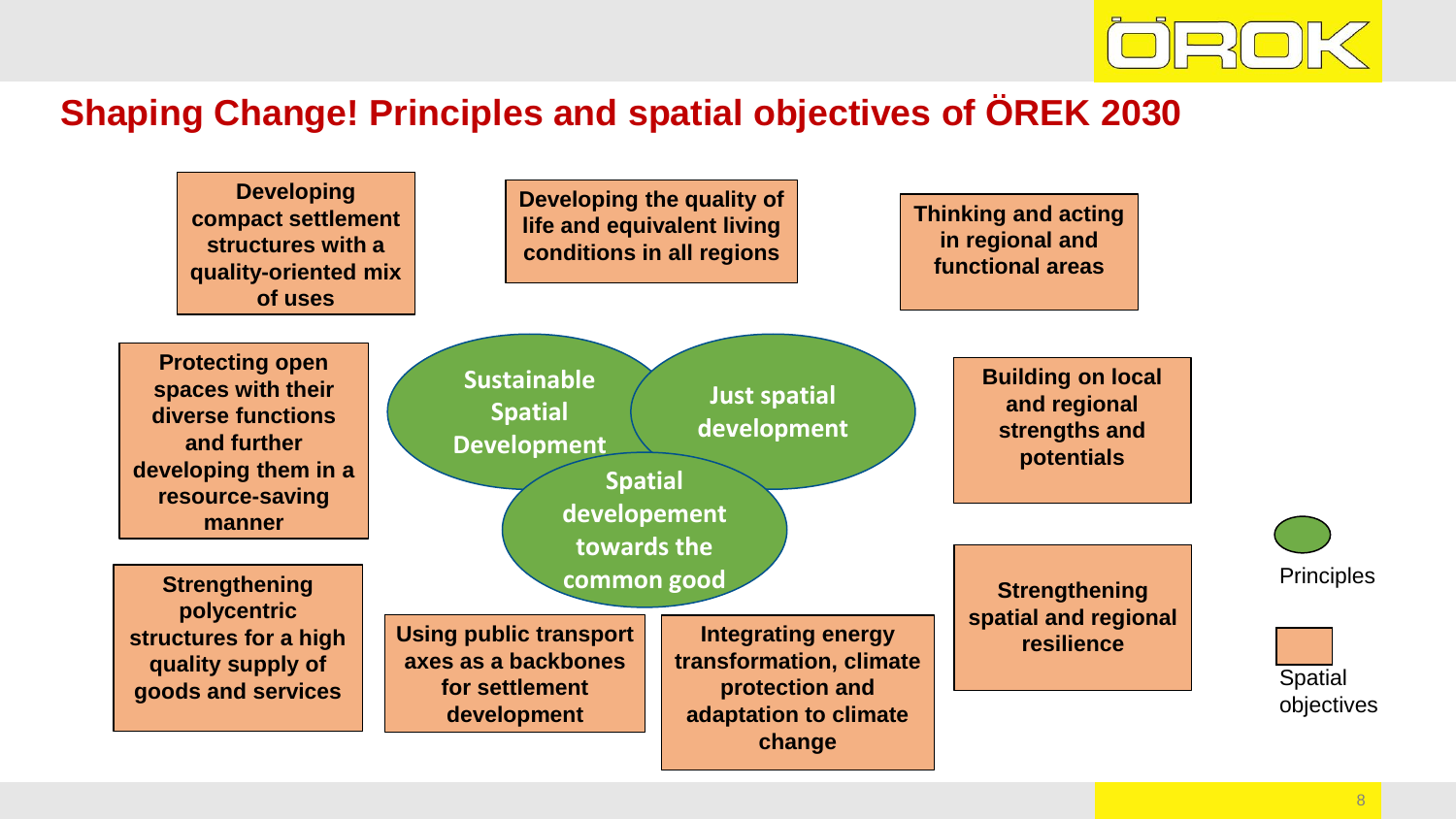

# **Spatial Types of ÖREK 2030**

Challenges specific to spatial types of Austria:

- **Example rights in Larger urban regions:** Vienna and provincial capitals with their urban hinterland and rural interlinked communities
- **EXTE Smaller urban regions:** district capitals and regional centers with their surrounding rural and interlinked communities
- **EXPERS Areas along high-level transport infrastructure:** rural communities along railway, express bus corridors and motorways
- **Rural tourism regions**
- Rural areas with low population density and population decline